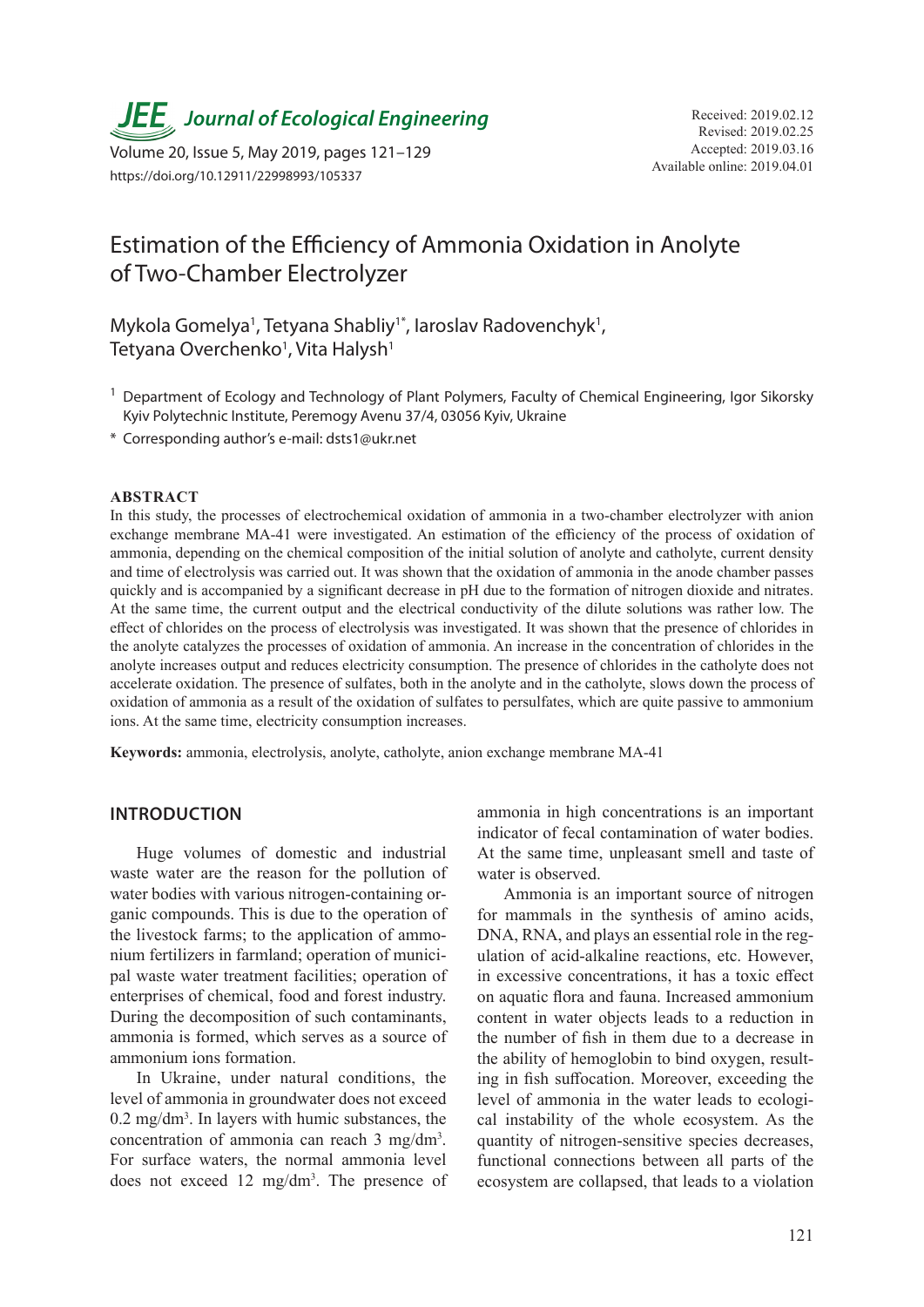of its self-regulation. The reproductive system is especially sensitive to high content of nitrogencontaining compounds and lethal mutations and various alterations in chromosomes are taken place at the genetic level.

The permissible concentration of ammonia in drinking water is  $0.5 \text{ mg/dm}^3$  – this is the sanitarytoxicological limit of harm to human health. For bottled water, this value is even tighter; it should not exceed 0.1 mg/dm<sup>3</sup>.

High levels of ammonia are also hazardous to industrial waters. For example, an excess of ammonia in a water vapor in the presence of oxygen increases the process of corrosion of copper-bearing alloys of structures of heat exchangers, which adversely affects the stability of their functioning. Therefore, the concentration of ammonia in the device of heating networks should not exceed 10 mg/dm3 and 5 mg/dm3 in softened and in desalinated water, respectively.

According to the legislation of Ukraine, enterprises are required to monitor the quantity and quality of wastewater discharged to the city sewage systems. Acceptable nitrogen concentrations in water are given in Table 1.

The method of water treatment from ammonium ions depends on the total productivity of the water treatment system, the quality of the initial water (ammonium concentration and the content of other impurities), the requirements for the quality of purified water, the cost of operation, the availability of free areas for installation. The most common methods of water purification from ammonium nitrogen are ion exchange, sorption, reagent treatment, oxidation, reverse osmosis, and biological methods.

The method of removing ammoniacal nitrogen on strongly acidic cation exchangers allows to achieve high purification productivity at the concentrations of pollutant up to 1 mg/dm<sup>3</sup> (Malovanyy et al., 2013; Sica et al., 2014). However, the rate of flow and the reduction of ammonium concentration in treated water significantly depend on its composition and limited with the values of general stiffness, concentrations of sodium and potassium ions due to the selectivity of strongly acidic cations in relation to ammonium ions.

The method of sorption of ammonium on natural zeolite allows one to achieve high productivity in removing ammonia nitrogen with concentrations up to 10 mg/dm3 (Widiastuti et al., 2011; Yusof et al., 2010). In the case of clinoptilolite, significant change in the chemical composition of water is not observed. Despite the slowness of the sorption process, the low exchange capacity of the sorbent and high operating costs, the method can be quite attractive for local water purification systems. However, in conditions of an industrial scale, this method is economically disadvantageous due to low capacity, high costs of regeneration and low efficiency in dynamic conditions.

Reagent methods can be used effectively only in the treatment of sewages with high ammonia concentrations (Ratel and Hemangi, 2014; Escudero et al., 2015). One of the most attractive reagent methods is treatment of contaminated water with magnesium compounds (Huang et al., 2010; Tulaydan et al., 2017). However, this process is accompanied by significant reagent consumption and results in secondary pollution of water.

The method of water purification from ammonium ions using active chlorine is quite effective and allows one to remove high ammonia nitrogen concentrations. The use of the method is limited by the need for constant monitoring of the composition of water and the content of chloroorganic compounds in it. At the same time, water filtering through activated carbon is also required. Moreover, it should be noticed that bottled water should not be treated with active chlorine. Other oxidizing agents  $(O_2, O_3, KMnO_4, NH_2Cl)$  are less effective in ammonia oxidation processes.

The purification of water from ammonium ions by the method of reverse osmosis allows to

**Table 1**. Acceptable values of nitrogen concentrations in sewage and water objects

|                    |                 | Maximum permissible                                                             | Maximum permissible concentration in water objects,<br>(mq/dm <sup>3</sup> ) |                                  |  |
|--------------------|-----------------|---------------------------------------------------------------------------------|------------------------------------------------------------------------------|----------------------------------|--|
| Substance          | Class of danger | concentration in sewage<br>before biological treatment<br>(mq/dm <sup>3</sup> ) | Household and drinking<br>water supply                                       | Fishing industry water<br>supply |  |
| $NH4$ <sup>+</sup> |                 | 30.0                                                                            | 2.0                                                                          | 0.5                              |  |
| NO <sub>3</sub>    |                 | 45.0                                                                            | 45.0                                                                         | 40.0                             |  |
| NO <sub>2</sub>    |                 | 3.3                                                                             | 3.3                                                                          | 0.08                             |  |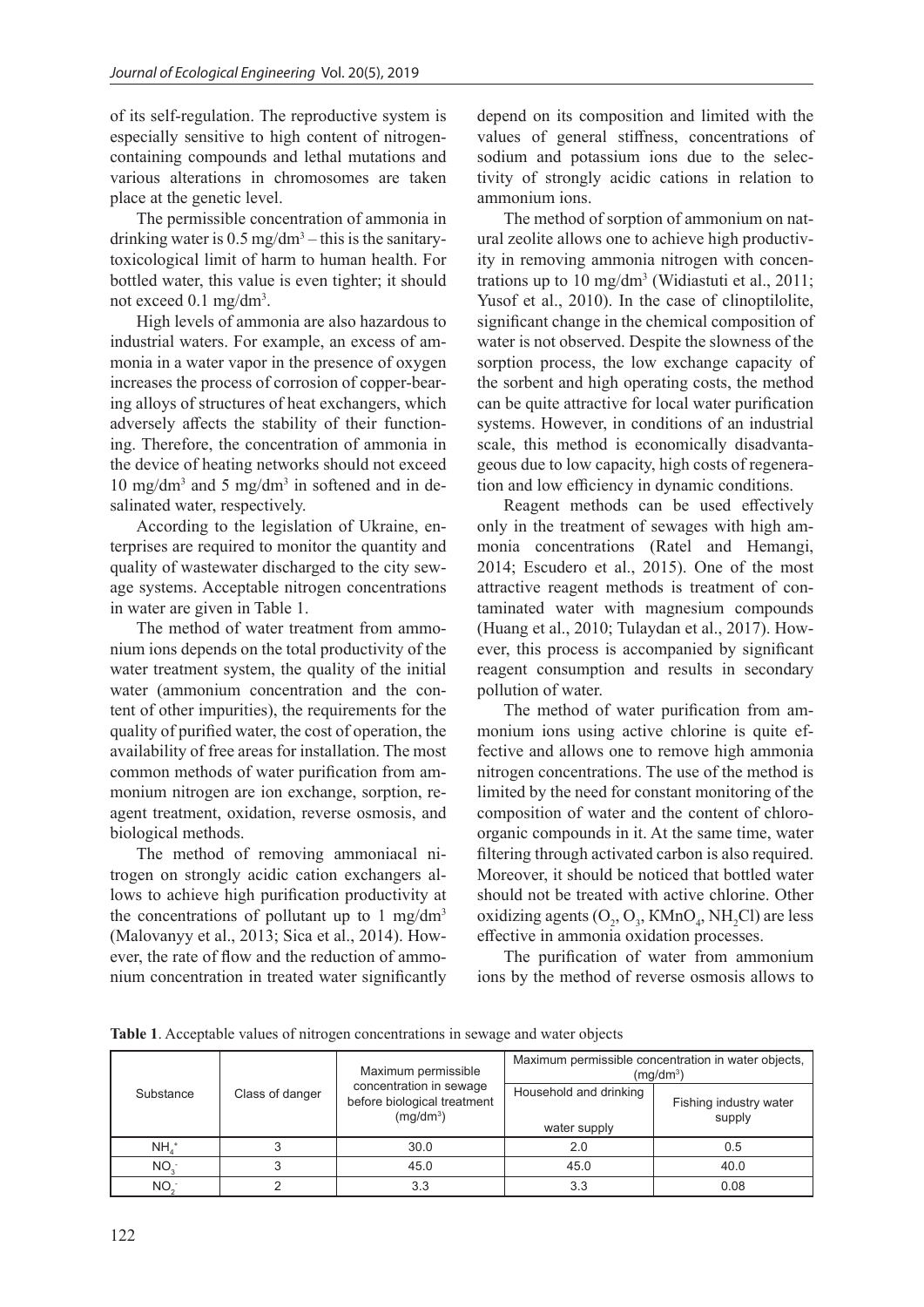remove ammonium from water solutions with the concentrations of  $1-2$  mg/dm<sup>3</sup>, the residual ammonium content remains in the range of 0.1 mg/dm3 . The disadvantages of reverse osmosis purification include: thorough pre-preparation of water, deep desalting of water, large volumes of concentrates are formed, high capital expenditures are needed, and the need for artificial mineralization of permeate is present.

Biological methods have proven themselves well in purifying sewages at the presence of nutrients and microelement (Nozhevnikova et al., 2012; Mousavi et al., 2017; Han et al., 2012; Jung-Jeng et al., 2014; Malovanyy et al., 2014). However, these methods are ineffective in purifying natural waters with low ammonium concentrations. In addition, biological methods require a long processing time, subsequent secondary treatment and disinfection of water.

On the basis of analysis of modern scientific publications, it is possible to conclude that there are very few effective methods for removal of nitrogen-containing compounds from water.

Based on the results of previous studies (Petrichenko et al., 2018; Gomelya et al., 2018), it is known that oxidation of ammonium ions in an anodic chamber of a two-chamber electrolyzer results in a significant acidification of solutions. Additional research should be conducted, taking into account the alkalinity of water.

The aim of this research work was to study the processes of electrochemical oxidation of ammonia in the anolyte of a two-chamber electrolyzer, depending on the composition of the initial solution of anolyte and catholyte, current density and electrolysis time.

#### **MATERIALS AND METHODS**

In this work, a two-chamber electrolyzer with anion exchange membrane MA-41 (Ukraine, Russia) was used. Scheme of electrolyzer is presented in Figure 1. Stainless steel cathode (cathode surface  $-0.12$  dm<sup>2</sup>) and titanium anode coated with ruthenium oxide (anode surface  $0.12 \text{ dm}^2$ ) was used during work. The distance between electrodes was 8 cm; current density was in the range  $86.2 - 172.4$  A/m<sup>2</sup>.

Model solutions of ammonia were placed to the anode chamber. Distilled and tap water  $\text{[CI$]} = 17 \text{ mg/dm}^3$ ;  $\text{[SO}_4^2$ ] = 15 mg/dm<sup>3</sup>) were used to prepare model solutions of ammonia with



**Fig. 1.** Scheme of two-chamber electrolyzer: 1 – container;  $2$  – membrane MA-41;  $3$  – anode;  $4$  – cathode; 5 – model solution of ammonia; 6 – alkaline solution

the concentrations 5–50 mg/dm3 . The initial pH value was 8.02–8.95. The concentration of chloride and sulfate ions in the anolyte was 17–100 and  $15-120$  mg/dm<sup>3</sup>, respectively. A 0.05 N alkaline solution (NaOH) or a mixture of 0.05 N alkaline solution with chlorides (concentration up to 90 mg/dm3 ) or a mixture with sulfates (concentrations up to  $100 \text{ mg/dm}^3$ ) was placed to the cathode chamber.

The residual concentration of ammonium ions and pH in anolyte was determined at regular intervals; in some studies, the content of nitrates was determined. All water quality indicators were determined according to the methods described in (Novikov 1990).

Current output  $(B, \%)$  was calculated by the formula:

$$
B=(m_a/m_T)\cdot 100\tag{1}
$$

where:  $q_{i}$  – the amount of electricity that was actually spent on the transfer of gramequivalent of the substance;

> $q_{\tau}$  – theoretically calculated amount of electricity that is necessary for the transfer of gram-equivalent of substance;

> $m_a$  – the amount of the actual transferred substance, g;

> $m<sub>r</sub>$  – the theoretically determined amount of the transferred substance, g.

The theoretical amount of the transferred substance and actual amount of the transferred substance was determined by the formulas (1) and (2):

$$
m_{\overline{r}} = K_{E} \cdot I \cdot t \tag{2}
$$

$$
m_a = V_s \cdot (C_i - C_e) \tag{3}
$$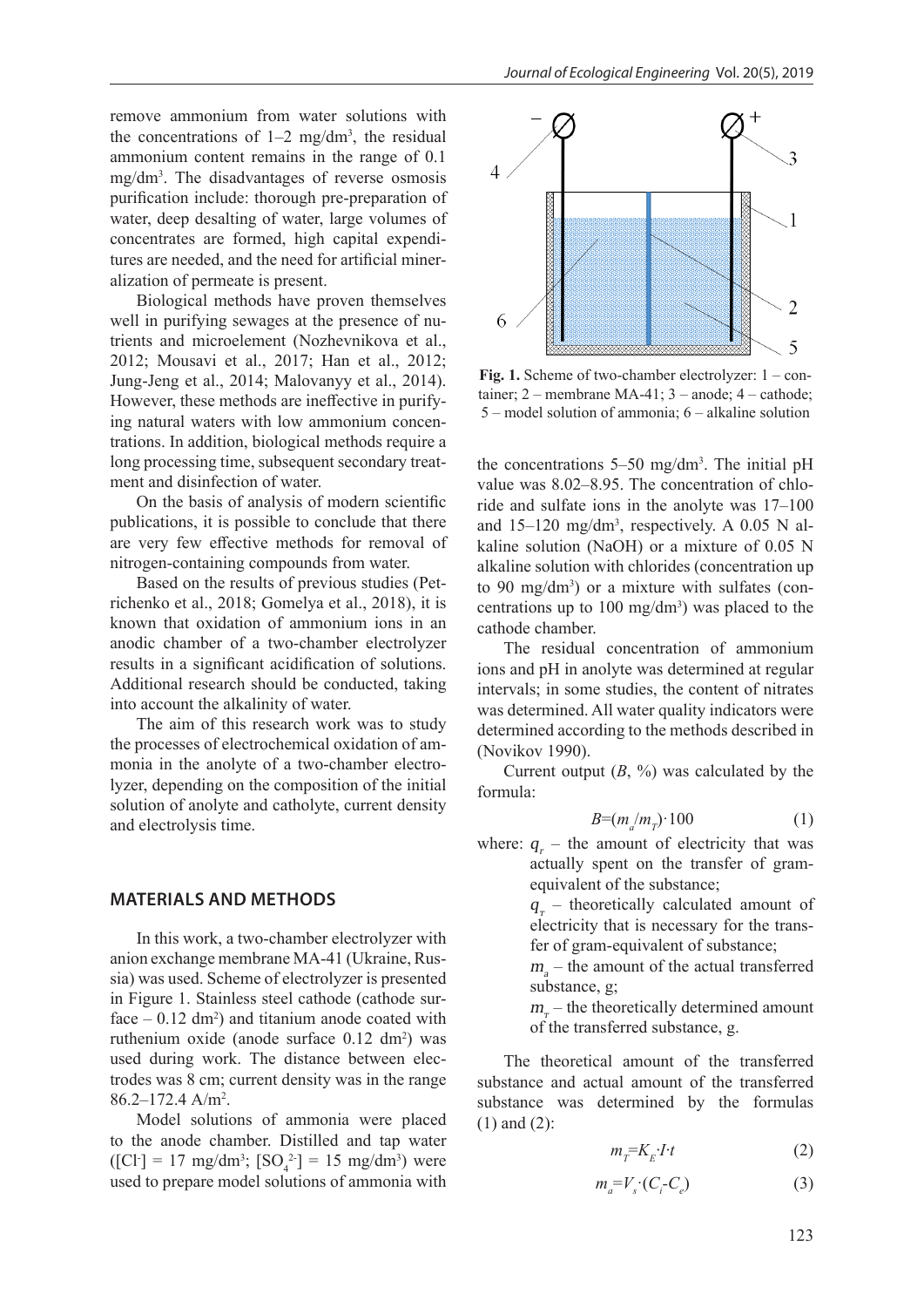where:  $K<sub>E</sub>$  – electrochemical equivalent (0.03731)  $[g\text{-}eqv/(A\cdot h)]$ ;  $I$  – current intensity, A;  $t$  – time, h;  $V_s$  – volume of solution, dm<sup>3</sup>);  $C_i$  – initial concentration of ions in solu-

tion,  $g/dm^3$ ;

 $C_e$  – concentration of ions in the solution after electrolysis, g/dm<sup>3</sup>.

Specific electrical conductivity  $(\chi, \text{Om}^{-1} \cdot \text{m}^{-1})$ was calculated as:

$$
\chi = (I \cdot I)/(U \cdot S) \tag{4}
$$

where:  $I$  – current intensity, A;

 $l$  – distance between electrodes, m;

U – voltage, V;  $S$  – anode surface,  $m^2$ .

## **RESULTS AND DISCUSSION**

## **Influence of ammonia ions concentration and time on efficiency of electrolysis**

To study the effect of time on ammonia ions concentration and on pH, the electrolysis at current density of  $86.2$  A/m<sup>2</sup> of solutions with concentration of NH<sub>4</sub>OH 5, 15 and 30 mg/dm<sup>3</sup> in tap water at pH 5.7 was carried out and results are given in Figure 2. As can be seen, electrolysis leads to almost linear change in the content of ammonium ions in an aqueous solution. The time of removal depends on ions concentration. While removal of ammonium ions from solution with the concentration of 5 mg/dm3 occurs in 30 minutes, the oxidation of the same ions with

the concentration 30 mg/dm3 takes place in two hours. For all investigated concentrations, a decrease in the values of pH during electrolysis is observed, probably due to the formation of acidic products as a result of nitrogen oxidation.

It is known that the removal of protons at the anode during the oxidation of water, or acidic products during the transformation of active chlorine, obtained by oxidation of chlorides, is accompanied by the formation of an appropriate amount of hydroxide anions on the cathode. Filling the cathode chamber with 0.05 N NaOH solution provides effective diffusion of hydroxide ions into the anode region. Therefore, in this case, acidification of anolyte can be explained by the formation of nitrogen dioxide and nitrates, as evidenced by the data given in Table 2.

The effect of time on the current output and the electrical conductivity during electrolysis was investigated and the results are given in Figure 3.

As can be seen, the increase in both parameters for is observed (Fig. 3). The higher the concentration of ammonium ions in the initial solution, the higher is the value of the current output and the electrical conductivity.

### **Influence of chlorides concentration in model solution on efficiency of electrolysis**

The influence of chlorides on the intensity of oxidation of ammonia was determined using a solution of ammonia with concentration of  $50 \text{ mg/dm}^3$  in tap water. Increasing the concentration of chlorides from  $17 \text{ mg/dm}^3$  (tap water) to 50 and 100 mg/dm3 leads to a reduction in the time for



**Fig. 2**. The effect of time of electrolysis in a two-chamber electrolyzer on ammonia ions concentration (1,2, 3) and on pH at the different initial concentration of NH<sub>4</sub>OH:  $1, 4-5$  mg/dm<sup>3</sup>;  $2, 5-15$  mg/dm<sup>3</sup>;  $3, 6-5$  mg/dm<sup>3</sup>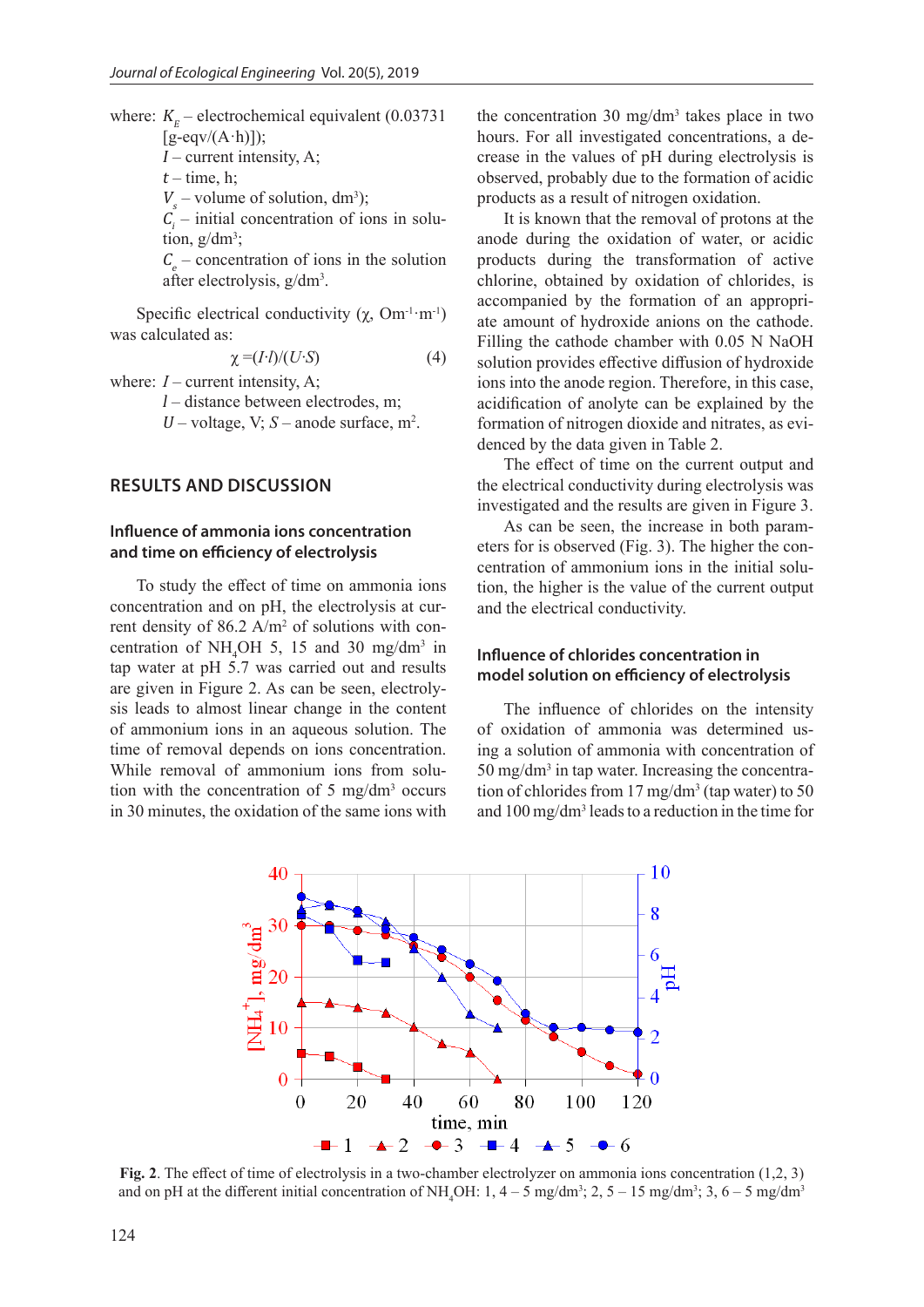| [CI] in catholyte |     | Concentration in anolyte (mg/dm <sup>3</sup> ) |                 |               | m.                 | $m_{\rm a}$                |                            |       |
|-------------------|-----|------------------------------------------------|-----------------|---------------|--------------------|----------------------------|----------------------------|-------|
| (min)             | (A) | $(mg/dm^3)$                                    | $[NH4+]initial$ | $[NH4+]final$ | [NO <sub>3</sub> ] | (NO <sub>3</sub> )<br>(mg) | (NO <sub>3</sub> )<br>(mg) | B(%)  |
| 120               | 0.1 |                                                | 30              | 1.0           | 66.0               | 6.99                       | 4.62                       | 66.1  |
| 270               | 0.2 | ٠                                              | 50              | 0             | 118.0              | 12.06                      | 8.26                       | 68.5  |
| 210               | 0.2 | ٠                                              | 50              | 8.0           | 145.0              | 10.13                      | 10.13                      | 100.0 |
| 210               | 0.2 | 10                                             | 50              | 8.0           | 145.0              | 10.13                      | 10.13                      | 100.0 |
| 210               | 0.2 | 20                                             | 50              | 6.0           | 151.2              | 10.61                      | 10.58                      | 99.8  |
| 240               | 0.2 | 50                                             | 50              |               | 172.0              | 12.06                      | 12.04                      | 99.9  |

**Table 2**. Changes in the concentration of ammonium and nitrates as a result of ammonium oxidation in a twochamber electrolyzer (MA-41 membrane) prepared on tap water ([Cl<sup>-</sup>] = 17 mg/dm<sup>3</sup>; [SO<sub>4</sub><sup>2</sup>] = 15 mg/dm<sup>3</sup>) at different initial concentrations of NH<sub>4</sub>OH in anolyte and chlorides in catholyte (in presence of 0.05 N NaOH)

complete oxidation of ammonia to 2 hours (Fig. 4). Current output rises to almost 15.3% (Fig. 5).

As can be seen, reduction of electricity consumption with increasing chloride content in the solution is observed. The same results were obtained by other authors (Petrichenko et al., 2018; Gomelya et al., 2018).

#### **Influence of chlorides concentration in the cathode region on efficiency of electrolysis**

To study the effect of chlorides concentration in the cathode region on ammonia ions concentration and on pH as well as the electricity consumption on ammonium oxidation, the electrolysis at current density of  $172,4$  A/m<sup>2</sup> of solutions of  $NH<sub>4</sub>OH$  with the concentration 50 mg/dm<sup>3</sup> in tap water was carried out and results are given in Figure 6 and Table 3.

From the analysis of the results presented in Figure 6 and Table 3, it is evident that at the presence of chlorides at 17 mg/dm<sup>3</sup> in the cathode region, the oxidation of ammonia is less effective in comparison with oxidation of ammonia at the presence of chlorides with higher concentrations. Complete oxidation of ammonia occurred at the concentration of chlorides in the catholyte at 50 and 90 mg/dm3 .

With an increase in the concentration of chlorides in the catholyte from 10 to 90 mg/dm<sup>3</sup>, the current output of oxidized nitrogen increased from 1.77–5.89% to 5.52–8.83% (Fig. 7). It should be noted that the electrical conductivity of the system, as in all previous cases, was low.

## **Influence of sulfates concentration in the anode and cathode region on efficiency of electrolysis**

Investigation of the dependence of the efficiency of ammonium oxidation in a solution of distilled and tap water on sulfates concentration in



**Fig. 3**. The effect of time of electrolysis in a two-chamber electrolyzer on the current output  $(1, 2, 3)$  and specific conductivity  $(4, 5, 6)$  during ammonium oxidation at different initial concentrations of NH<sub>4</sub>OH:  $1, 4-5$  mg/dm<sup>3</sup>;  $2, 5-15$  mg/dm<sup>3</sup>;  $3, 6-5$  mg/dm<sup>3</sup>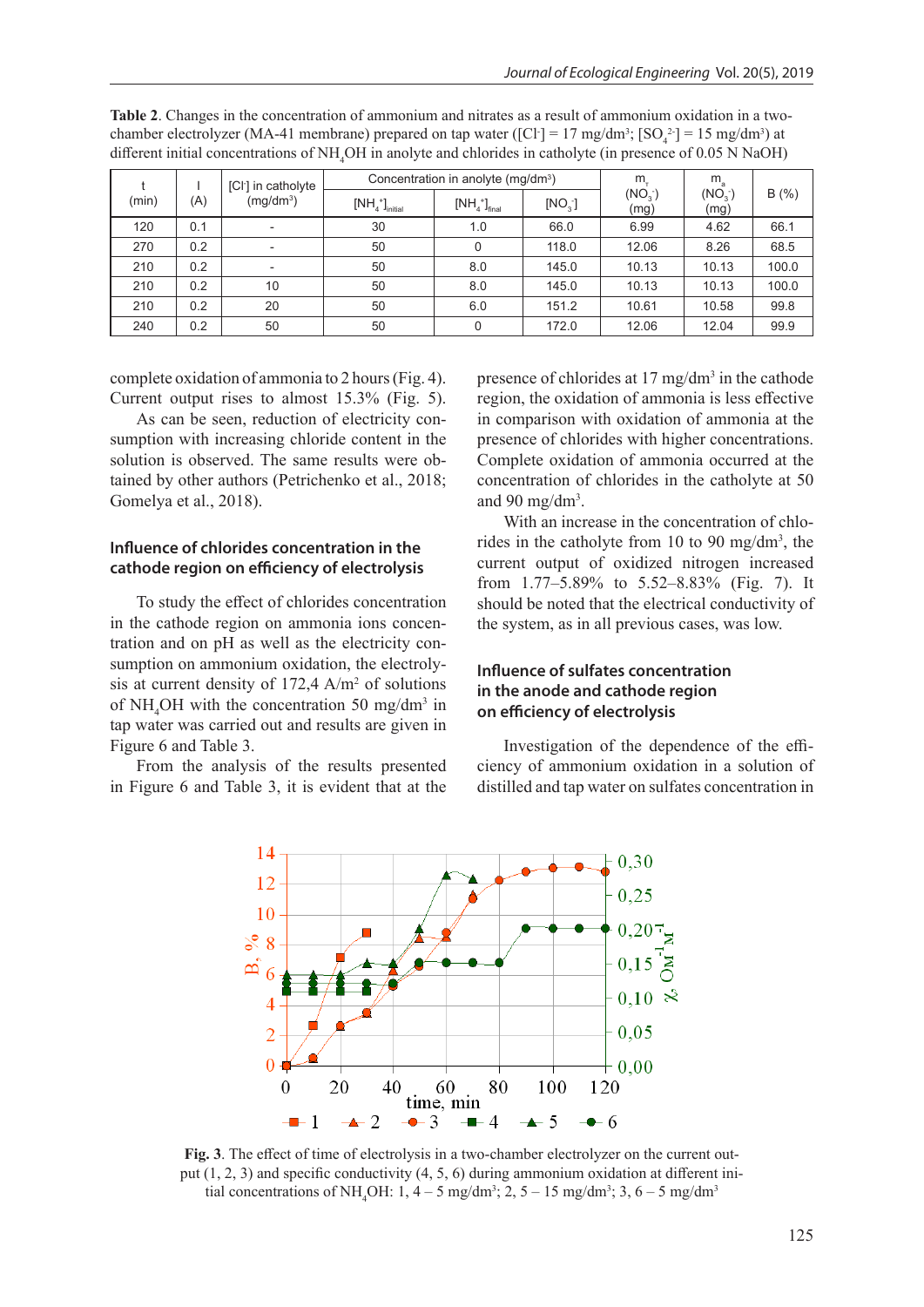

**Fig. 4**. Reduction of the concentration of ammonium (1; 2; 3) and pH (4; 5; 6) in anolyte of a two-chamber electrolyzer with electrolysis time at a current density of  $172.4 \text{ A/m}^2$ , at the different concentration of chlorides:  $1, 4 - 17$  mg/dm<sup>3</sup>;  $2, 5 - 50$  mg/dm<sup>3</sup>;  $3, 6 - 100$  mg/dm<sup>3</sup>



Fig. 5. Reduction of the current output  $(1; 2; 3)$  and specific conductivity  $(4; 5; 6)$ with electrolysis time at a current density of  $172.4 \text{ A/m}^2$ , at the different concentration of chlorides:  $1, 4 - 17 \text{ mg/dm}^3$ ;  $2, 5 - 50 \text{ mg/dm}^3$ ;  $3, 6 - 100 \text{ mg/dm}^3$ 



**Fig. 6**. Reduction of the ammonium concentration (1; 2; 3; 4) and pH (5; 6; 7; 8) with electrolysis time at the different concentration of chlorides in the cathode region: 1, 5 – 10 mg/dm<sup>3</sup>; 2, 6 – 20 mg/dm<sup>3</sup>; 3, 7 – 50 mg/dm<sup>3</sup>; 4, 8 – 90 mg/dm<sup>3</sup>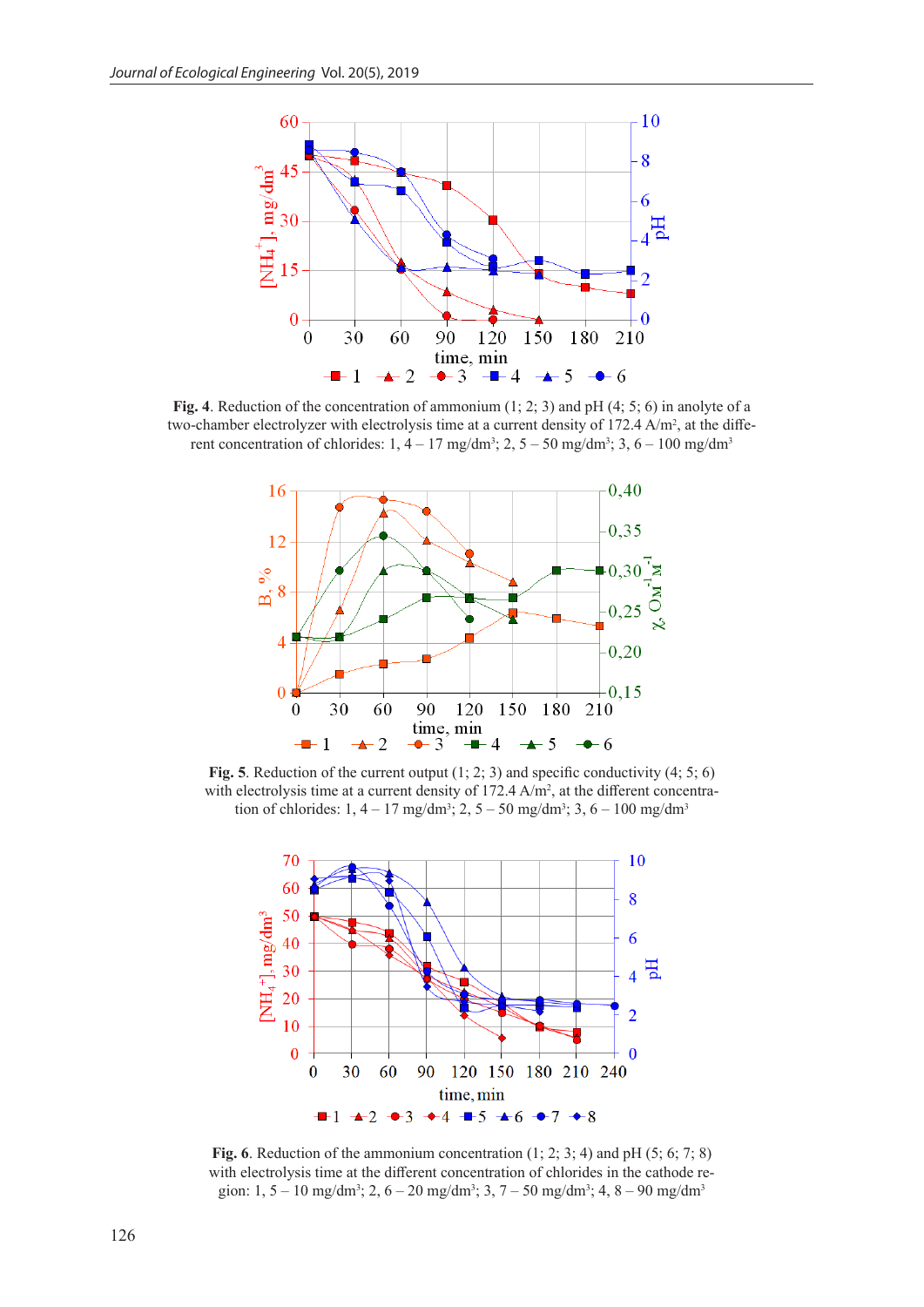

**Fig. 7**. The dependence of the current output at oxidation of ammonia  $(1; 2; 3; 4)$  and specific conductivity (5; 6; 7; 8) from the time of electrolysis at the different concentration of chlorides in the cathode region:  $1, 5 - 10$  mg/dm<sup>3</sup>;  $2, 6 - 20$  mg/dm<sup>3</sup>;  $3, 7 - 50$  mg/dm<sup>3</sup>;  $4, 8 - 90$  mg/dm<sup>3</sup>



**Fig. 8**. The decrease of the ammonium concentration (1; 2; 3; 4) and the pH value (5; 6; 7; 8) in anolyte of a two-chamber electrolyzer with electrolysis time at a current density of 86.2 A/m<sup>2</sup> (2; 3; 4; 6; 7; 8) and 172.4 A/m<sup>2</sup> (1; 5); at an initial concentration of NH<sub>4</sub>OH 50 mg/dm<sup>3</sup> in a solution on distilled water  $(2; 6)$  and tap water  $(1; 3; 4; 5; 7; 8)$  and sulfate concentrations in the anode region, mg/dm<sup>3</sup>: 30 (1; 5), 100 (2; 6), 120 (3; 7) and in the cathode region 100 mg/dm<sup>3</sup> (4; 8).

| Table 3. The dependence of electricity consumption on               |
|---------------------------------------------------------------------|
| ammonium oxidation in tap water with chlorides concen-              |
| tration 17 and 100 mg/dm <sup>3</sup> from the time of electrolysis |

|           | Electricity consumption (kW·h/g-eqv)              |        |  |
|-----------|---------------------------------------------------|--------|--|
| Time, min | $[NH_{4}^{+}]/[Cl_{2}^{+}]$ (mg/dm <sup>3</sup> ) |        |  |
|           | 50/17                                             | 50/100 |  |
| 30        | 98.21                                             | 7.27   |  |
| 60        | 58.38                                             | 6.12   |  |
| 90        | 44.55                                             | 7.43   |  |
| 120       | 27.74                                             | 12.14  |  |
| 150       | 18.97                                             |        |  |

**Table 4.** The dependence of electricity consumption on ammonium oxidation in tap water from the composition of the solution and time of electrolysis

|           | Electricity consumption (kW·h/g-eqv)      |        |  |
|-----------|-------------------------------------------|--------|--|
| Time, min | $[NH_4^+]/[SO_4^2]$ (mg/dm <sup>3</sup> ) |        |  |
|           | 50/30                                     | 50/100 |  |
| 30        | 16.70                                     | 2277   |  |
| 60        | 22.56                                     | 18.21  |  |
| 90        | 21.18                                     | 24.84  |  |
| 120       | 18.21                                     |        |  |
| 150       | 22.52                                     |        |  |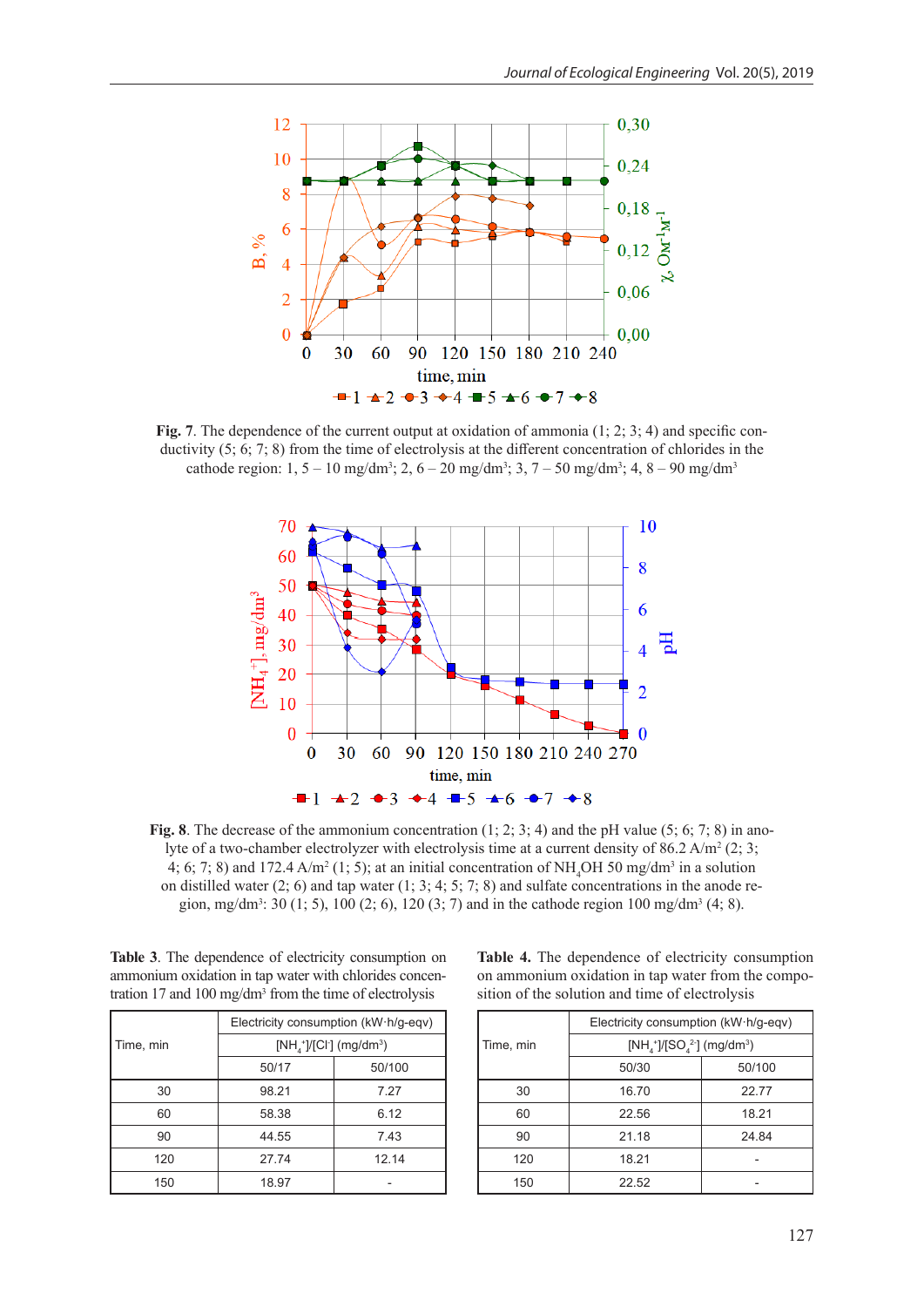

**Fig. 9**. The decrease of current output  $(1; 2; 3; 4)$  and specific conductivity  $(5; 6; 7; 8)$  in anolyte of a two-chamber electrolyzer with electrolysis time at a current density of 86.2 A/m<sup>2</sup> (2; 3; 4; 6; 7; 8) and 172.4  $A/m^2$  (1; 5); at an initial concentration of NH4OH 50 mg/dm<sup>3</sup> in a solution on distilled water  $(2, 6)$  and tap water  $(1, 3, 4, 5, 7, 8)$  and sulfate concentrations in the anode region, mg/dm<sup>3</sup>: 30 (1; 5), 100 (2; 6), 120 (3; 7) and in the cathode region 100 mg/dm<sup>3</sup> (4; 8)

catholyte and anolyte were carried out at current density of 86.2 and 172.4  $A/m^2$ . The use of sulfates in the cathode and anode region contributes to a significant deceleration of the ammonia oxidation process (Fig. 8) and to the increase in the electric energy consumption (Table 4). Complete oxidation of ammonium takes place in 4.5 hours at a minimum concentration of sulfates in the catholyte  $(30 \text{ mg/dm}^3)$ . In all other cases, the ammonium content decreases only to 5–16 mg/dm<sup>3</sup> during 1.5 hours at a current density of  $86.2 \text{ A/m}^2$ . At the same time, current output of nitrogen oxidation reduces to 1.84–3.31% (Fig. 9).

The results obtained can be explained by a significant loss of electricity for oxidation of sulfates to persulfates, which are quite passive to ammonium ions, therefore their formation causes a slowdown in the oxidation process of ammonia. The only positive aspect observed at the presence of sodium sulfate to anolyte, was the increase the electrical conductivity of the solution (Fig. 9).

## **CONCLUSIONS**

1. Oxidation of ammonia in anodic chamber of a two-chamber electrolyzer with anion exchange membrane MA-41 passes effectively and is accompanied by a decrease in pH, depending on the initial concentration of ammonia in water. Acidification of the solution occurs due to the

formation of acidic products in the oxidation of nitrogen.

- 2. The use of chloride ions in the catholyte practically does not accelerate the process of oxidation of ammonia. However, chloride present in anolyte is practically linearly catalyze its oxidation: the higher the concentration of chlorides in the anolyte, the more significant the by current output of the substance.
- 3. Sulphate ions both in anolyte and catholyte slow down the process of oxidation of ammonia, which is explained by the oxidation of sulfates to persulfates and is accompanied by an increase in electricity consumption

#### **REFERENCES**

- 1. Escudero A., Blanco F., Lacalle A., Pinto M. 2015. Struvite precipitation for ammonium removal from anaerobically treated effluents. Journal of Environmental Chemical Engineering, 3(1), 413–419.
- 2. Gomelya M.D, Petrichenko A.I, Shabliy T.O. 2018. Removal of ammonium ions from water by electrolysis Vcheni zapysky Tavriiskoho natsionalnoho universytetu imeni V.I. Vernadskoho. Seriia: Tekhnichni nauky, 29(68), 99-105.
- 3. Han M., Zhao Z., Cui F., Gao W., Liu J., Zeng Z.Q. 2012. Pretreatment of contaminated raw water by a novel double-layer biological aerated filter for drinking water treatment. Desalination and Water Treatment, 37(1), 308-314.